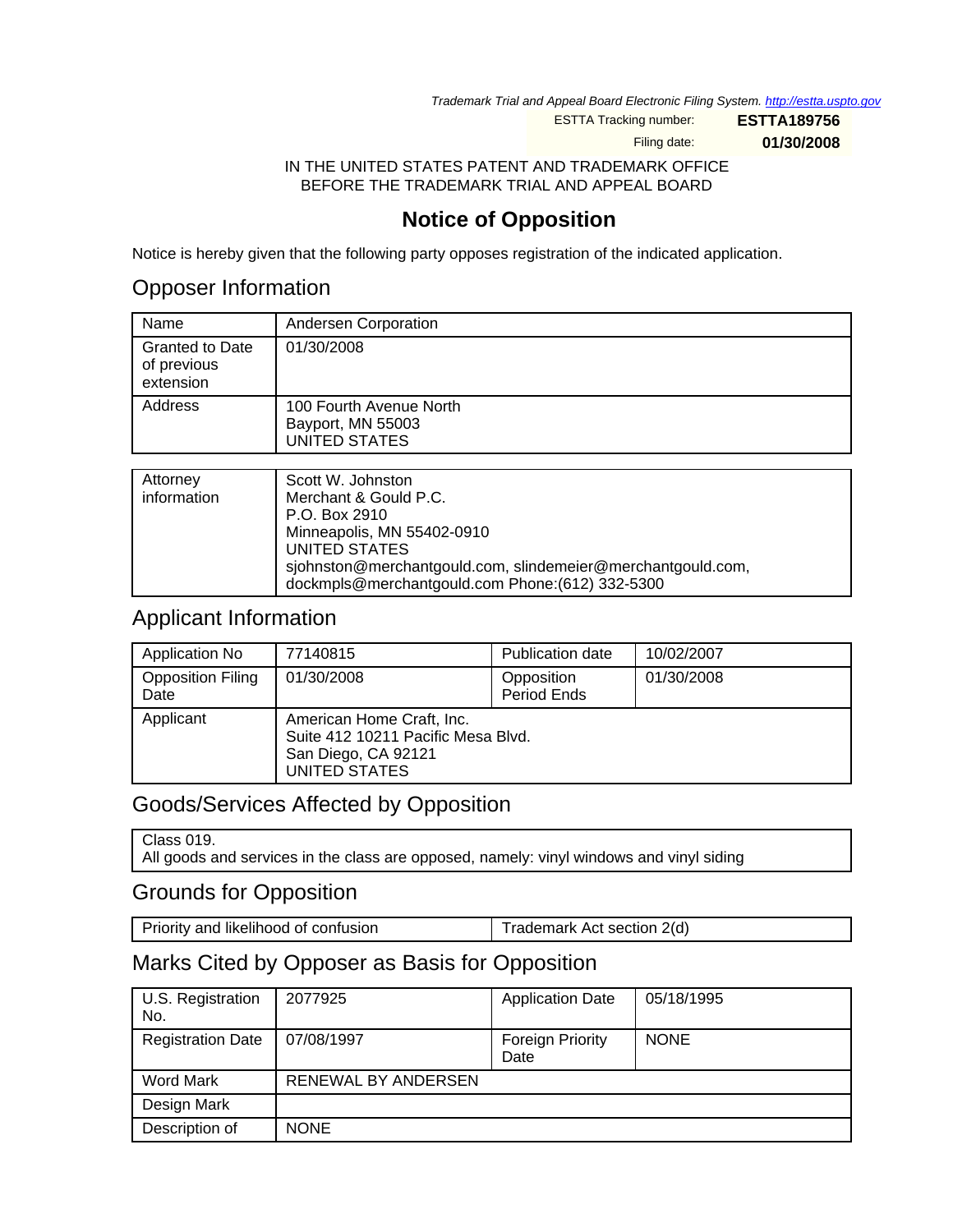| Mark           |                                                                               |
|----------------|-------------------------------------------------------------------------------|
| Goods/Services | Class 037. First use: First Use: 1995/07/18 First Use In Commerce: 1995/11/01 |
|                | installation of windows                                                       |
|                | Class 042. First use: First Use: 1995/07/18 First Use In Commerce: 1995/11/01 |
|                | retail store services featuring windows, doors and replacement windows        |

| U.S. Registration<br>No.      | 2243149                                                                                                                                                                                                                                                                                                                                                                   | <b>Application Date</b>         | 09/25/1996  |
|-------------------------------|---------------------------------------------------------------------------------------------------------------------------------------------------------------------------------------------------------------------------------------------------------------------------------------------------------------------------------------------------------------------------|---------------------------------|-------------|
| <b>Registration Date</b>      | 05/04/1999                                                                                                                                                                                                                                                                                                                                                                | <b>Foreign Priority</b><br>Date | <b>NONE</b> |
| Word Mark                     | RENEWAL BY ANDERSEN                                                                                                                                                                                                                                                                                                                                                       |                                 |             |
| Design Mark                   |                                                                                                                                                                                                                                                                                                                                                                           |                                 |             |
| Description of<br><b>Mark</b> | <b>NONE</b>                                                                                                                                                                                                                                                                                                                                                               |                                 |             |
| Goods/Services                | Class 019. First use: First Use: 1998/06/00 First Use In Commerce: 1998/06/00<br>non-metal windows<br>Class 035. First use: First Use: 1998/02/00 First Use In Commerce: 1998/02/00<br>retail store services featuring windows, doors and replacement windows<br>Class 037, First use: First Use: 1998/02/00 First Use In Commerce: 1998/02/00<br>installation of windows |                                 |             |

| U.S. Registration<br>No.      | 2332422                                                                       | <b>Application Date</b>  | 04/09/1999  |
|-------------------------------|-------------------------------------------------------------------------------|--------------------------|-------------|
| <b>Registration Date</b>      | 03/21/2000                                                                    | Foreign Priority<br>Date | <b>NONE</b> |
| Word Mark                     | RENEWAL BY ANDERSEN                                                           |                          |             |
| Design Mark                   |                                                                               |                          |             |
| Description of<br><b>Mark</b> | <b>NONE</b>                                                                   |                          |             |
| Goods/Services                | Class 019. First use: First Use: 1998/06/00 First Use In Commerce: 1998/06/00 |                          |             |
|                               | Non-metal windows and components thereof                                      |                          |             |

| U.S. Registration<br>No.      | 2338186                                                                       | <b>Application Date</b>  | 03/16/1999  |
|-------------------------------|-------------------------------------------------------------------------------|--------------------------|-------------|
| <b>Registration Date</b>      | 04/04/2000                                                                    | Foreign Priority<br>Date | <b>NONE</b> |
| Word Mark                     | RENEWAL BY ANDERSEN                                                           |                          |             |
| Design Mark                   |                                                                               |                          |             |
| Description of<br><b>Mark</b> | <b>NONE</b>                                                                   |                          |             |
| Goods/Services                | Class 035, First use: First Use: 1997/03/00 First Use In Commerce: 1997/03/00 |                          |             |
|                               | Retail store services featuring windows and doors                             |                          |             |
|                               | Class 037, First use: First Use: 1997/03/00 First Use In Commerce: 1997/03/00 |                          |             |
|                               | installation of windows and doors                                             |                          |             |

| U.S. Application<br>No.  | 77196682    | <b>Application Date</b>         | 06/04/2007  |
|--------------------------|-------------|---------------------------------|-------------|
| <b>Registration Date</b> | <b>NONE</b> | <b>Foreign Priority</b><br>Date | <b>NONE</b> |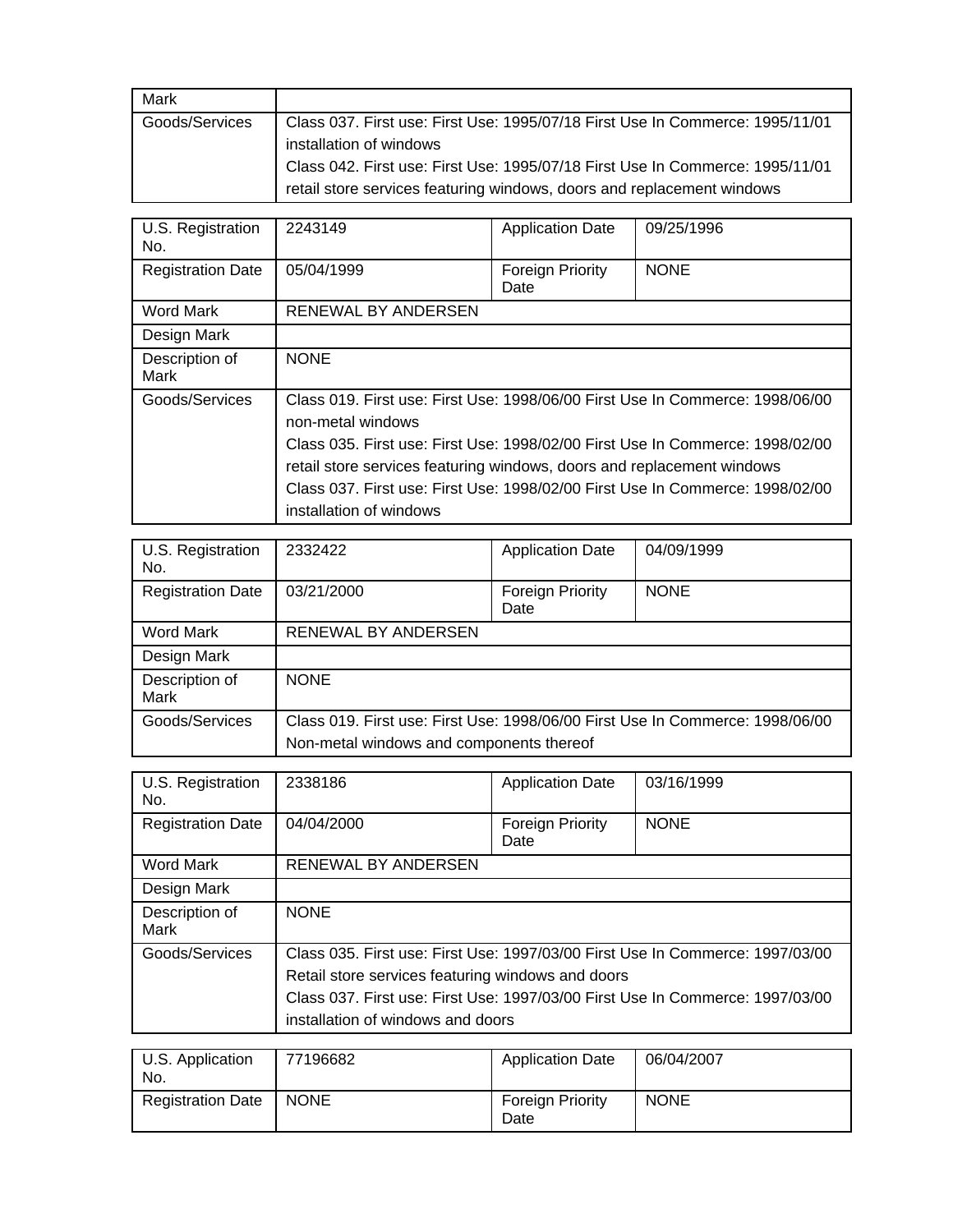| Word Mark                     | RENEWAL BY ANDERSEN WINDOW REPLACEMENT AN ANDERSEN<br><b>COMPANY</b>                                                                                                                          |
|-------------------------------|-----------------------------------------------------------------------------------------------------------------------------------------------------------------------------------------------|
| Design Mark                   |                                                                                                                                                                                               |
| Description of<br><b>Mark</b> | The mark consists of the words"RENEWAL BY ANDERSEN WINDOW<br>REPLACEMENT AN ANDERSEN COMPANY" with the image of a man holding<br>a window with images of a house and trees in the background. |
| Goods/Services                | Class 019. First use:<br>Non-metal windows and components thereof<br>Class 035. First use:                                                                                                    |
|                               | Retail store services featuring doors, replacement windows<br>Class 037. First use:<br>Installation of windows and doors                                                                      |

| Attachments | 75171844#TMSN.gif ( 1 page )( bytes )<br>75679734#TMSN.gif (1 page) (bytes)<br>75661299#TMSN.gif (1 page) (bytes) |
|-------------|-------------------------------------------------------------------------------------------------------------------|
|             | 77196682#TMSN.jpeg ( 1 page )( bytes )<br>2008 01 30 Notice of Opposition 77140815.PDF (7 pages) (62422 bytes)    |

# **Certificate of Service**

The undersigned hereby certifies that a copy of this paper has been served upon all parties, at their address record by First Class Mail on this date.

| Signature | /SWJ/             |
|-----------|-------------------|
| Name      | Scott W. Johnston |
| Date      | 01/30/2008        |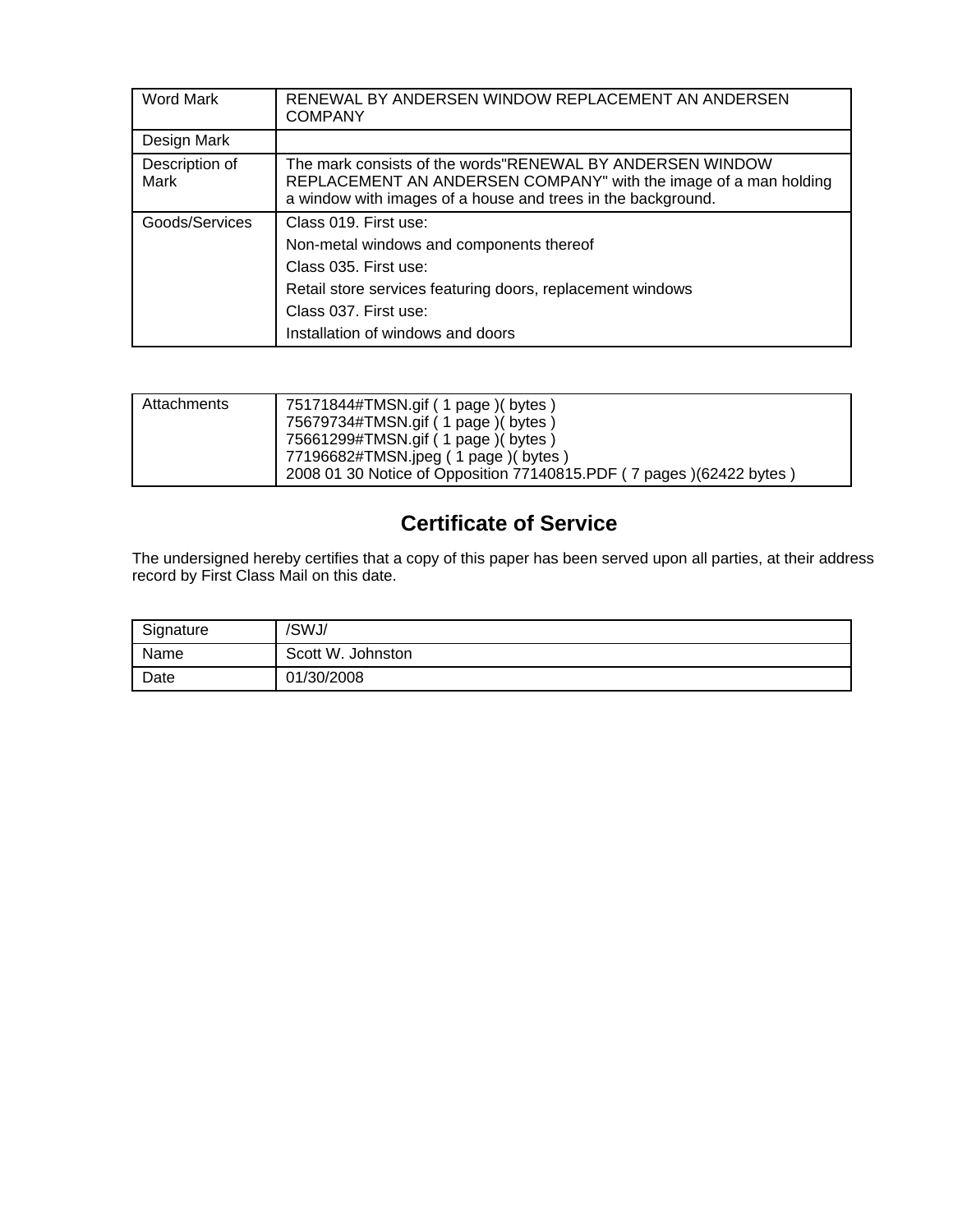#### IN THE UNITED STATES PATENT AND TRADEMARK OFFICE BEFORE THE TRADEMARK TRIAL AND APPEAL BOARD

| Andersen Corporation,      | Opposition No.              |  |  |
|----------------------------|-----------------------------|--|--|
| Opposer,                   | Mark: HOMERENEW             |  |  |
|                            |                             |  |  |
| v.                         | Serial No.: 77/140,815      |  |  |
| American Home Craft, Inc., | Filing Date: March 26, 2007 |  |  |
| Applicant.                 | Published: October 2, 2007  |  |  |

#### **NOTICE OF OPPOSITION**

Andersen Corporation, a Minnesota corporation doing business at 100 Fourth Avenue North, Bayport, Minnesota, 55003-1096 (hereinafter "Opposer"), believes it will be damaged by the registration of the mark HOMERENEW shown in application Serial No. 77/140,815, filed March 26, 2007, by American Home Craft, Inc. (hereinafter "Applicant"), and hereby opposes registration of the mark pursuant to a previously filed extension of time to oppose. The grounds for opposition are as follows:

 $1.$ By the application herein opposed, Applicant is seeking to obtain under the provisions of the Trademark Act of 1946 as amended, registration on the Principal Register of the trademark HOMERENEW for "vinyl windows and vinyl siding," in International Class 19.

 $2.$ Applicant's mark published for opposition on October 2, 2007. Opposer filed and the Board approved an extension of time to oppose Applicant's mark until January 30, 2008. This Notice of Opposition is timely filed.

3. Opposer is in the business of manufacturing and selling windows, doors, and commercial and residential building materials. Since at least as early as 1998, Opposer has been using its RENEWAL and RENEWAL BY ANDERSEN marks in connection with the promotion and sale of replacement windows and patio doors.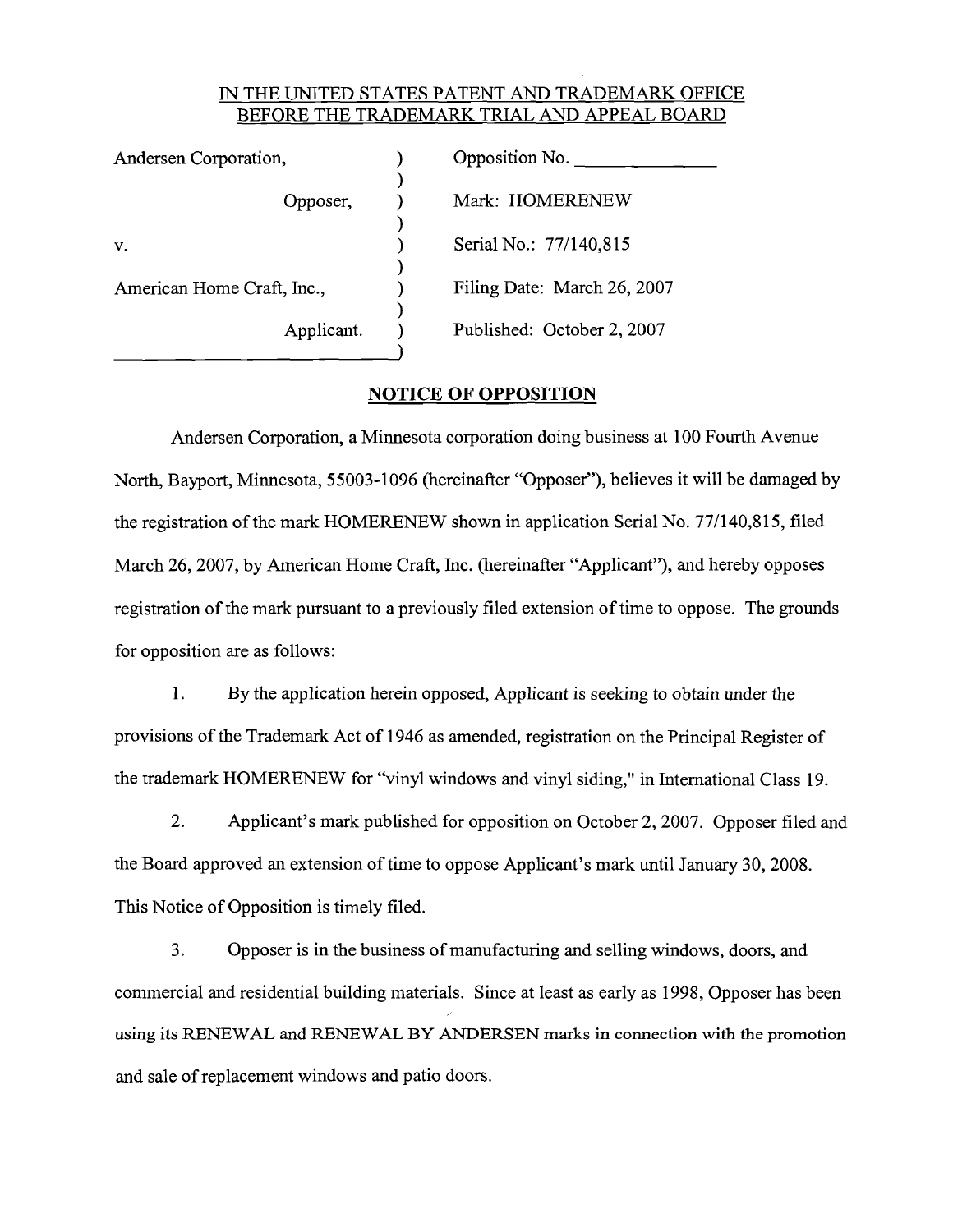$\overline{4}$ . Opposer owns numerous registrations and one pending application for its

RENEWAL marks, including the following (collectively referred to herein as Opposer's

| RENEWAL marks"): |  |
|------------------|--|
|------------------|--|

| <b>Mark</b>                        | Reg. No./                  | <b>Filing</b>    | <b>Use Date</b>       | <b>Goods</b>                               |
|------------------------------------|----------------------------|------------------|-----------------------|--------------------------------------------|
|                                    | Reg. Date                  | <b>Date</b>      | (at least<br>as early |                                            |
|                                    |                            |                  | as)                   |                                            |
|                                    | 2,077,925                  | May 18,          | Nov. 1,               | Installation of                            |
| RENEWAL BY ANDERSEN                | July 8, 1997               | 1995             | 1995                  | windows (Class 37);                        |
|                                    |                            |                  |                       | retail store services                      |
|                                    |                            |                  |                       | featuring windows,                         |
|                                    |                            |                  |                       | doors and<br>replacement                   |
|                                    |                            |                  |                       | windows (Class 42).                        |
|                                    | 2,243,149                  | Sept. 25,        | <b>June 1998</b>      | Non-metal windows                          |
|                                    | May 4, 1999                | 1996             |                       | (Class 19); retail                         |
|                                    |                            |                  |                       | store services                             |
| renewal                            |                            |                  |                       | featuring windows,                         |
|                                    |                            |                  |                       | doors and                                  |
| <b>BY ANDERSEN</b>                 |                            |                  |                       | replacement                                |
|                                    |                            |                  |                       | windows (Class 35);                        |
|                                    |                            |                  |                       | installation of                            |
|                                    |                            |                  |                       | windows (Class 37).                        |
|                                    | 2,332,422                  | April 9,         | <b>June 1998</b>      | Non-metal windows                          |
| RENEWAL BY ANDERSEN                | Mar. 21,                   | 1999             |                       | and components                             |
|                                    | 2000                       |                  | Mar. 1997             | thereof (Class 19).                        |
|                                    | 2,338,186<br>April 4, 2000 | Mar. 16,<br>1999 |                       | Retail store services<br>featuring windows |
|                                    |                            |                  |                       | and doors                                  |
| rei                                |                            |                  |                       | (Class 35);                                |
|                                    |                            |                  |                       | installation of                            |
|                                    |                            |                  |                       | windows and doors                          |
|                                    |                            |                  |                       | (Class 37).                                |
|                                    | Serial No.                 | June 4,          |                       | Non-metal windows                          |
| <b>Renewal</b>                     | 77/196,682                 | 2007             |                       | and components                             |
|                                    |                            |                  |                       | thereof (Class 19);                        |
| OW REPLACEMENT an Andersen Company |                            |                  |                       | retail store services                      |
|                                    |                            |                  |                       | featuring doors,                           |
|                                    |                            |                  |                       | replacement                                |
|                                    |                            |                  |                       | windows (Class 35);                        |
|                                    |                            |                  |                       | installation of<br>windows and doors       |
|                                    |                            |                  |                       | (Class 37).                                |
|                                    |                            |                  |                       |                                            |

The registrations listed in the above table have not been canceled, are valid, and 5.

are now in full force and effect.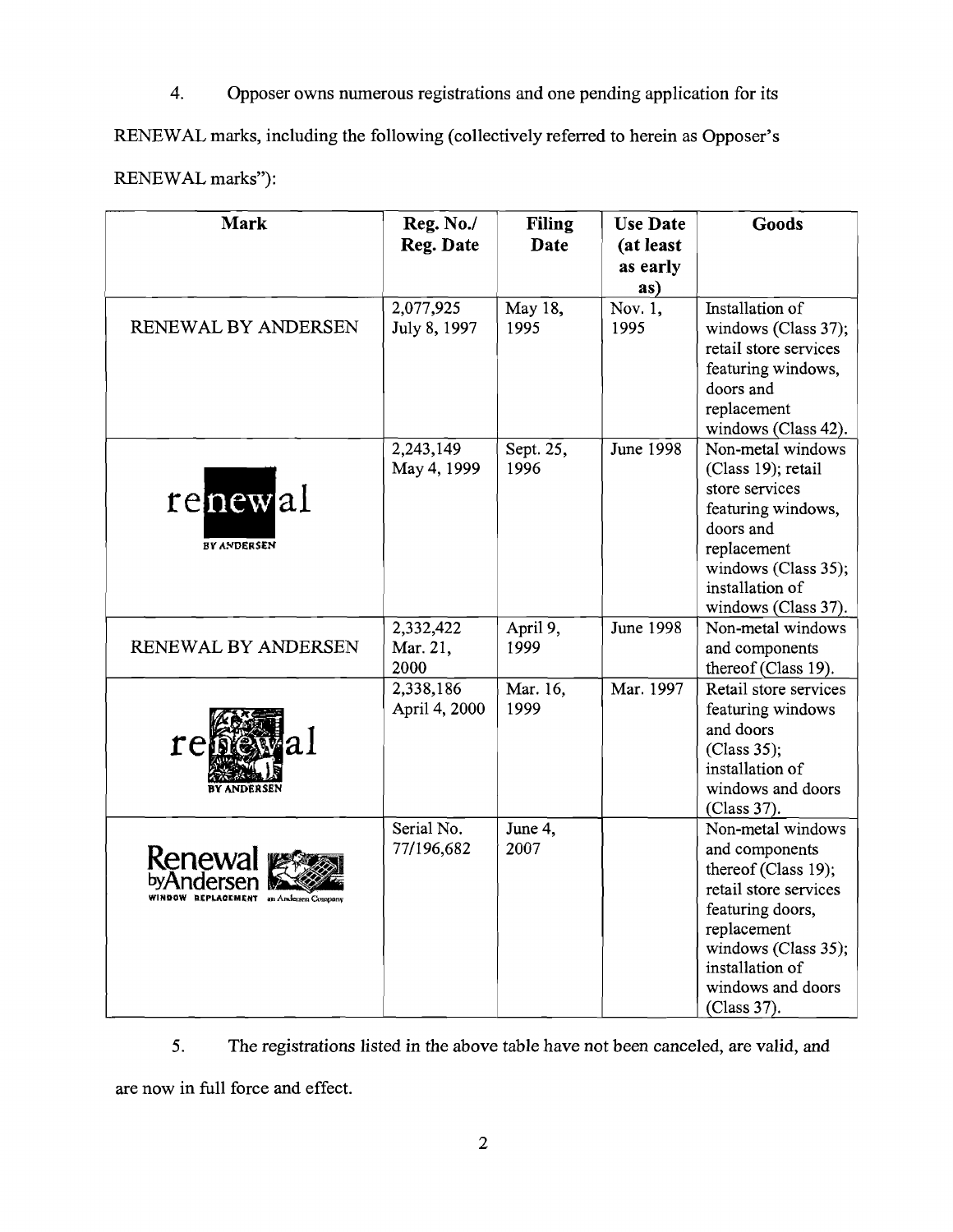6. The following registrations are incontestable under Section 15 of the Lanham Act, 15 U.S.C. § 1065: 2,077,925; 2,243,149; 2,332,422 and 2,338,186. Consequently, these registrations are conclusive evidence of the validity of the registered marks and of the registration of the marks, of Opposer's ownership of the marks, and of Opposer's exclusive right to use the registered marks in commerce under Section 33 of the Lanham Act, 15 U.S.C. § 1115.

Opposer has advertised and promoted its RENEWAL marks extensively. Opposer 7. has also made substantial sales of products under said marks. As a result of such use and promotion, Opposer's RENEWAL marks have developed and represent valuable goodwill inuring to the benefit of Opposer.

8. Opposer's RENEWAL marks are famous within the meaning of Section 43(c) of the Lanham Act, 15 U.S.C.  $\S 1125(c)$ , and became famous before Applicant commenced use of Applicant's HOMERENEW mark.

9. Opposer has priority with respect to the marks at issue in this opposition. Opposer adopted and commenced use of the term RENEWAL BY ANDERSEN as a trademark long before Applicant adopted the HOMERENEW mark. Opposer's usage of the RENEWAL marks commenced at least as early as 1995, twelve (12) years prior to Applicant's filing date of its application. Opposer's earliest registration issued nearly ten (10) years prior to the filing date of Applicant's application.

10. Applicant's trademark application for HOMERENEW is based on Applicant's intent to use this mark. Upon information and belief, Applicant has not commenced use of the HOMERENEW mark for vinyl windows or vinyl siding.

Upon information and belief, Applicant had knowledge of the fact that Opposer 11. used the terms RENEWAL and RENEWAL BY ANDERSEN as trademarks before it adopted the HOMERENEW mark for windows and siding.

3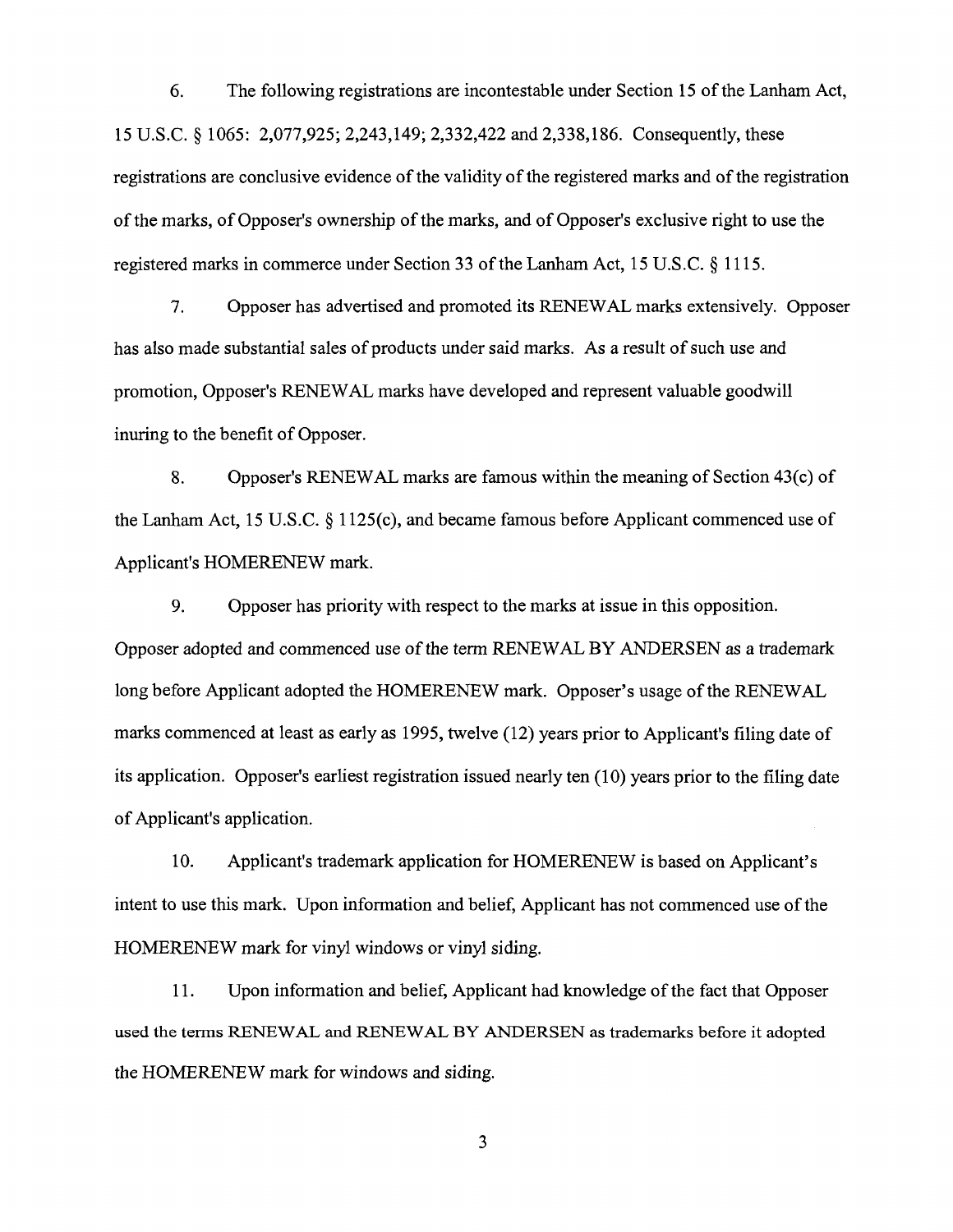$12.$ Applicant's HOMERENEW mark is confusingly and deceptively similar to Opposer's previously used and duly registered RENEWAL marks.

13. The goods and services sold by Opposer under its RENEWAL marks are closely related to the goods listed in Applicant's application for registration of the HOMERENEW mark. In fact, both parties' marks cover some of the identical goods, namely, windows. In addition, both parties' products are used in the home remodeling and restoration field. Opposer's RENEWAL BY ANDERSEN stores and products are directed in large part to individuals and contractors involved in residential home remodeling, restoration and maintenance. Upon information and belief, Applicant's products are also directed to this market. It is quite likely that the same customers would purchase and utilize both Opposer's RENEWAL products and services in connection with their windows and doors, and Applicant's HOMERENEW products in connection with their windows and siding.

14. Upon information and belief, Opposer's and Applicant's products are promoted and sold in similar channels of trade to the same consumers or class of consumers. Upon information and belief, Applicant's products are promoted and sold to residential consumers, the same group of consumers to whom Opposer's products are promoted and sold.

15. Applicant's mark, HOMERENEW, is similar in appearance, sound, connotation and commercial impression to Opposer's RENEWAL marks. Given that Applicant's windows and siding are for the home, the "RENEW" portion of Applicant's mark is the more distinctive and dominant portion of the mark.

16. Due to the similarity between Applicant's claimed mark, HOMERENEW, and Opposer's previously used and duly registered RENEWAL marks, the identical nature of the goods of the respective parties, customers and potential customers are likely to believe that

 $\overline{4}$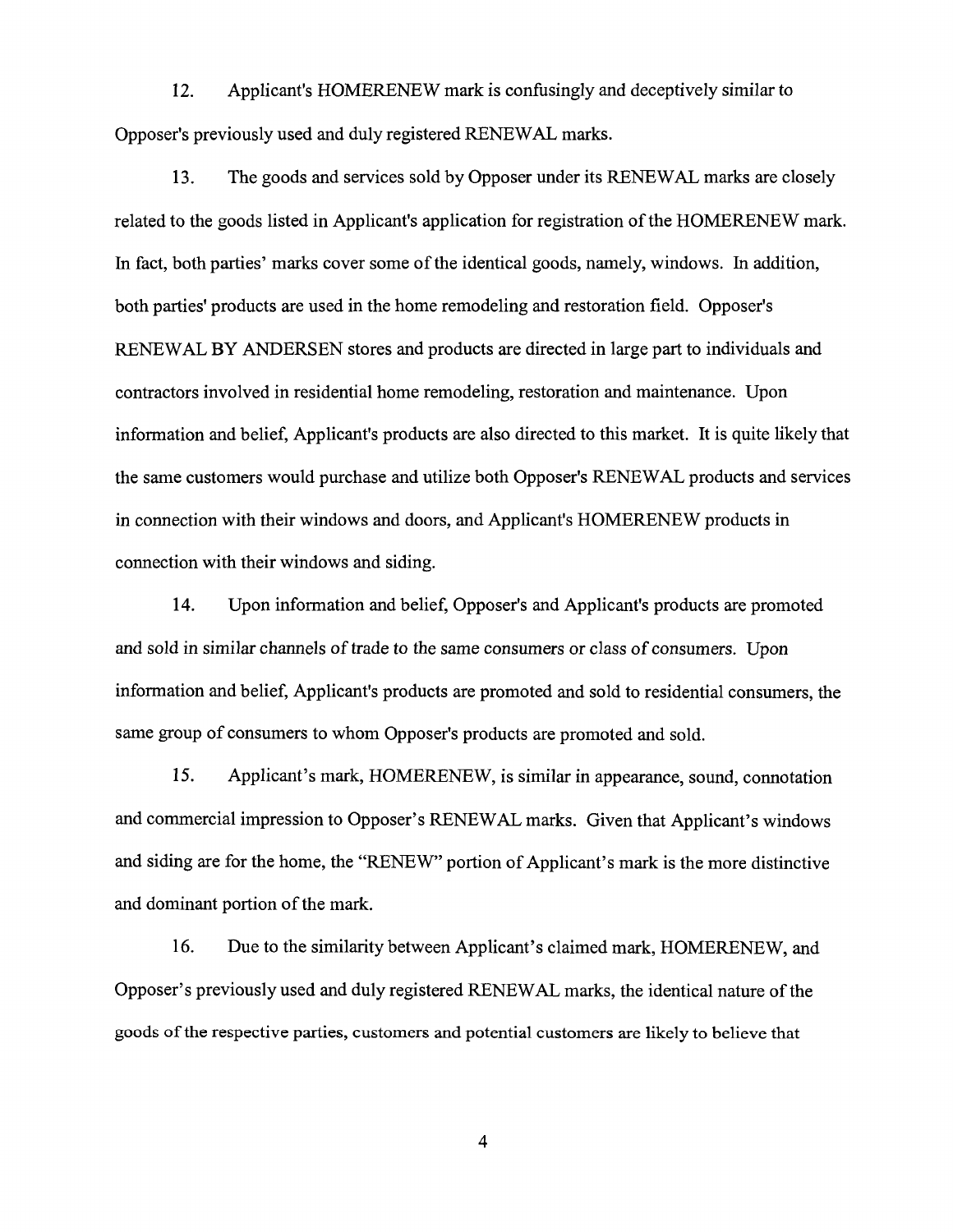Applicant's products originate from Opposer, resulting in a likelihood of confusion in the marketplace, and damage to Opposer.

The use and registration by Applicant of the mark HOMERENEW for Applicant's 17. goods is likely to cause confusion or to cause mistake or deception in the trade, and among purchasers and potential purchasers, with Opposer's previously used and duly registered RENEWAL marks, again resulting in damage to Opposer.

Because of the identical nature of the goods, and the similarity of the marks, use 18. and registration of the term HOMERENEW by Applicant is likely to cause confusion, mistake, or deception that Applicant's goods are those of Opposer, or are otherwise endorsed, sponsored, or approved by Opposer for use with Opposer's products causing further damage to Opposer.

19. Applicant's use and registration of the HOMERENEW mark is likely to dilute the distinctive quality of Opposer's famous RENEWAL marks, again resulting in damage to Opposer.

20. If Applicant is granted registration of the mark herein opposed, it would thereby obtain at least a *prima facie* exclusive right to the use of its alleged mark. Such registration would be a source of further damage and injury to Opposer.

 $21.$ Registration of the mark shown in Application Serial No. 77/140,815 will result in damage to Opposer under the provisions of Section 2 of the U.S. Trademark Act, 15 U.S.C. Section 1052, pursuant to the allegations stated above.

WHEREFORE, Opposer requests that the registration sought by Applicant in Application Serial No. 77/140,815 be refused and that this Notice of Opposition be sustained.

5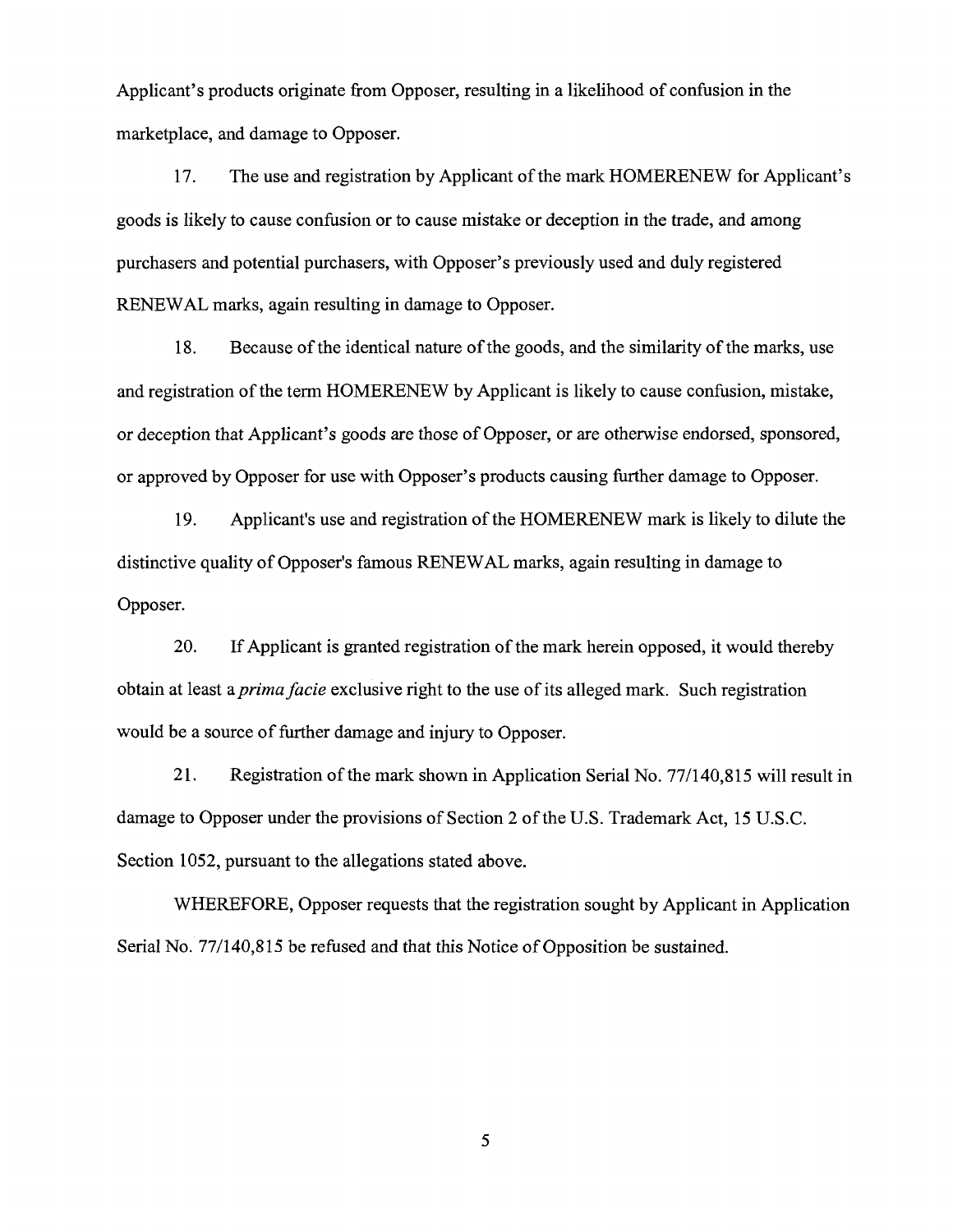Please direct all correspondence to:

Scott W. Johnston MERCHANT & GOULD P.C. P.O. Box 2910 Minneapolis, MN 55402-0910

Opposer herein appoints John A. Clifford, Reg. No. 30,247; Gregory C. Golla; Andrew S.

Ehard; Scott W. Johnston, Reg. No. 39,721; Heather J. Kliebenstein; Danielle I. Mattessich;

Scott M. Oslick; Christopher J. Schulte and William D. Schultz, and all other attorneys of the

firm of Merchant & Gould P.C., its attorneys to transact all business in the U.S. Patent and

Trademark Office relating to this matter with full power of substitution.

Respectfully submitted.

ANDERSEN CORPORATION

By its Attorney,

 $1 - 30 - 08$ Date:

Scott W. Johnston MERCHANT & GOULD P.C. 80 South Eighth Street, Suite 3200 Minneapolis, Minnesota 55402-2215  $(612)$  332-5300